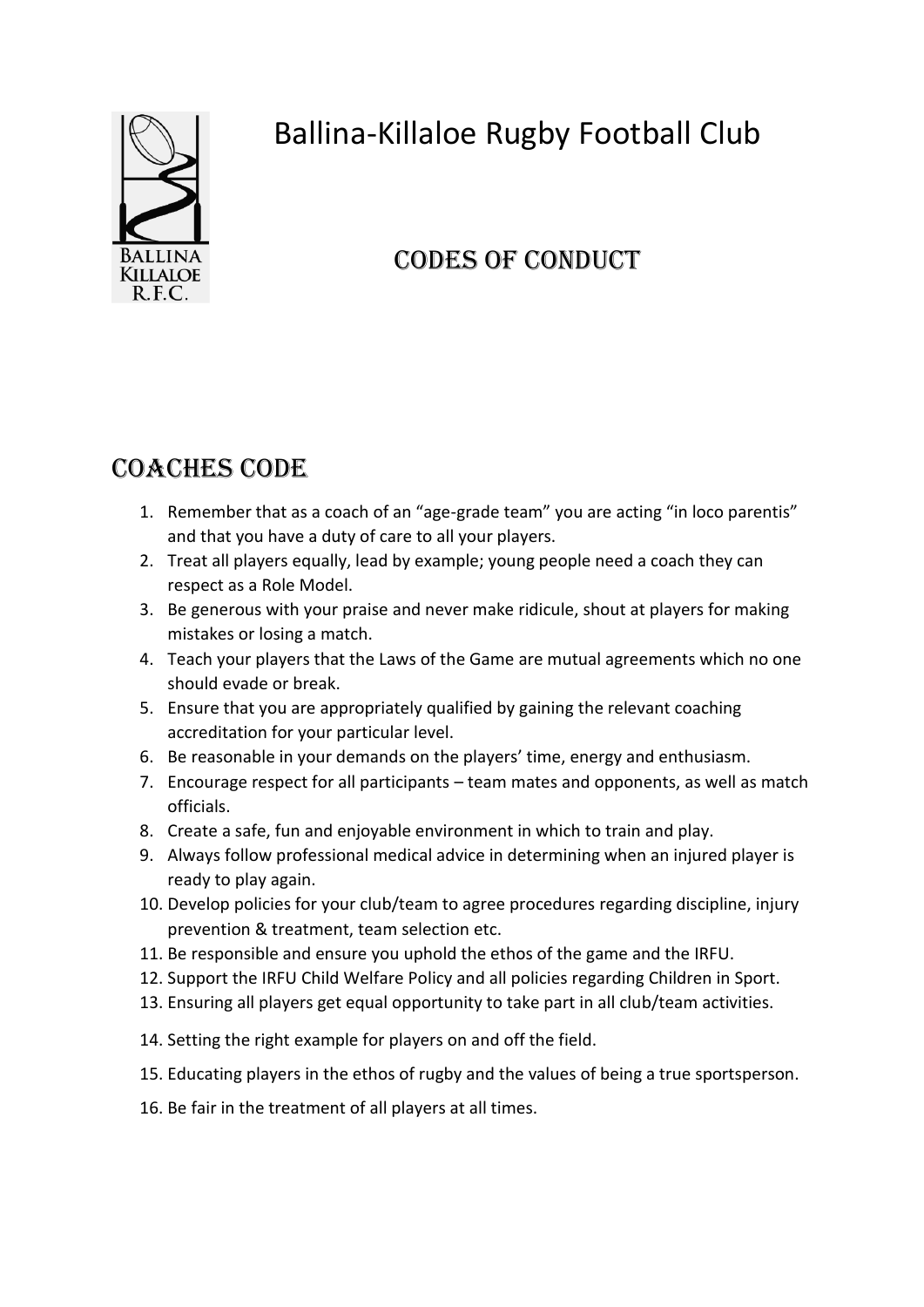### Players Code

1. Play for enjoyment and become part of the rugby family.

- 2. Respect the 'Game of Rugby' and play within the Laws of the Game.
- 3. Accept the referee's decision and let your captain or coach ask any relevant questions.
- 4. Play with control. Do not lose your temper.

5. Always do your best and be committed to the game, your team and your club.

6. Be a 'good sport'. Applaud all good play whether by your team or the opposition.

7. Respect your opponent. Treat all players as you would like to be treated. Do not 'bully' or take advantage of any player.

8. Rugby is a team sport and make sure you co-operate with your coach; team mates and members of your club.

9. Remember that the goals of the game are to have fun, improve your skills and feel good.

10. At the end of the match thank your opponents and the referee for the match.

11. Always remember that you owe a duty of care to your opponents. Tackle hard but fairly, do not intend to hurt your opponent.

12. Winning and losing is part of sport: Win with humility – lose with dignity.

13. As part of the team it is important that you attend training regularly and listen to your coach and help your team.

14. As a team sport it is important to understand that all members are important to the team.

15. Remember you are representing your team, club, family and the Game of Rugby.

#### Spectators Code

1. Remember that although young people play organised rugby they are not 'miniature internationals'.

2. Be on your best behaviour and lead by example. Do not use profane language or harass referees, players or coaches.

3. Applaud good play by the visiting team as well as your own.

4. Show respect for your team's opponents. Without them there would not be a match.

- 5. Condemn the use of violence in all forms at every opportunity.
- 6. Verbal abuse of players or referees cannot be accepted in any shape of form.
- 7. Players or referees are not fair targets for ignorant behaviour.

8. Encourage young players to play by the Laws of the Game.

- 9. Spectators can contribute to the enjoyment of the event and all involved.
- 10. Be proud of your club and the Game of Rugby.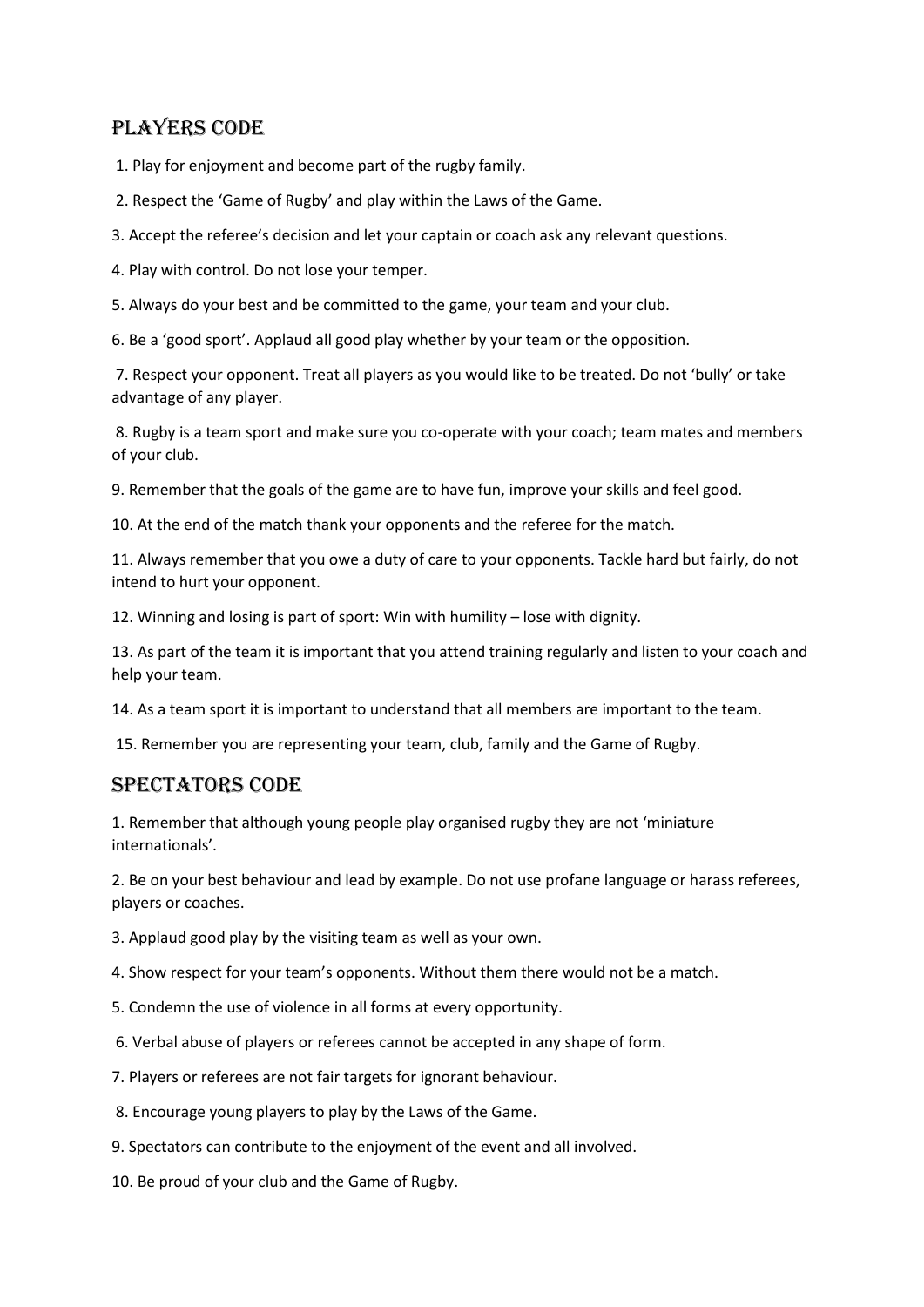### Parents Code

1. Remember, young people play rugby for their enjoyment, not only yours.

2. Encourage your child always to play by the Laws of the Game.

3. Teach young children that honest endeavour is as important as winning, so that the result of each game is accepted without disappointment.

4. Help young people to work towards skill improvement and good sportsmanship.

5. Set a good example by applauding good play on both sides.

6. Never ridicule, humiliate or shout at young players for making a mistake or losing a match.

7. Do not place emphasis on winning at all costs.

8. Do not force an unwilling child to participate in the playing of rugby. If the child is to play, he/she will do so in good time through your encouragement.

9. Support all efforts to remove verbal & physical abuse from rugby.

10. As a spectator do not use profane language or harass referees, coaches or players.

11. Do not publicly question the referee's judgement and never their honesty.

12. Recognise the value and importance of volunteer referees and coaches.

13. Identify and acknowledge the good qualities of the Game of Rugby and uphold these values.

14. Remember you and your child's contribution to the Game of Rugby is very important to the IRFU and be proud of your contribution.

15. Understand the value of team sport and its importance.

#### **ETHOS**

Ballina Killaloe football rugby club strive to maintain an ethos that is welcoming, inclusive, respectful and committed to the development of rugby for kids of all standards in a safe and fun environment.

To

- Develop an environment that will enable kids to understand the importance of respecting referees, opponents, team mates and coaches.
- Develop a sense of team work, fair play, build allegiance and a sense of belonging
- Enjoyment of the game of rugby
- All coaches are parents and are fully garda vetted
- All have completed/completing IRFU official training programmes
- Each age group has at least 1 qualified first aider